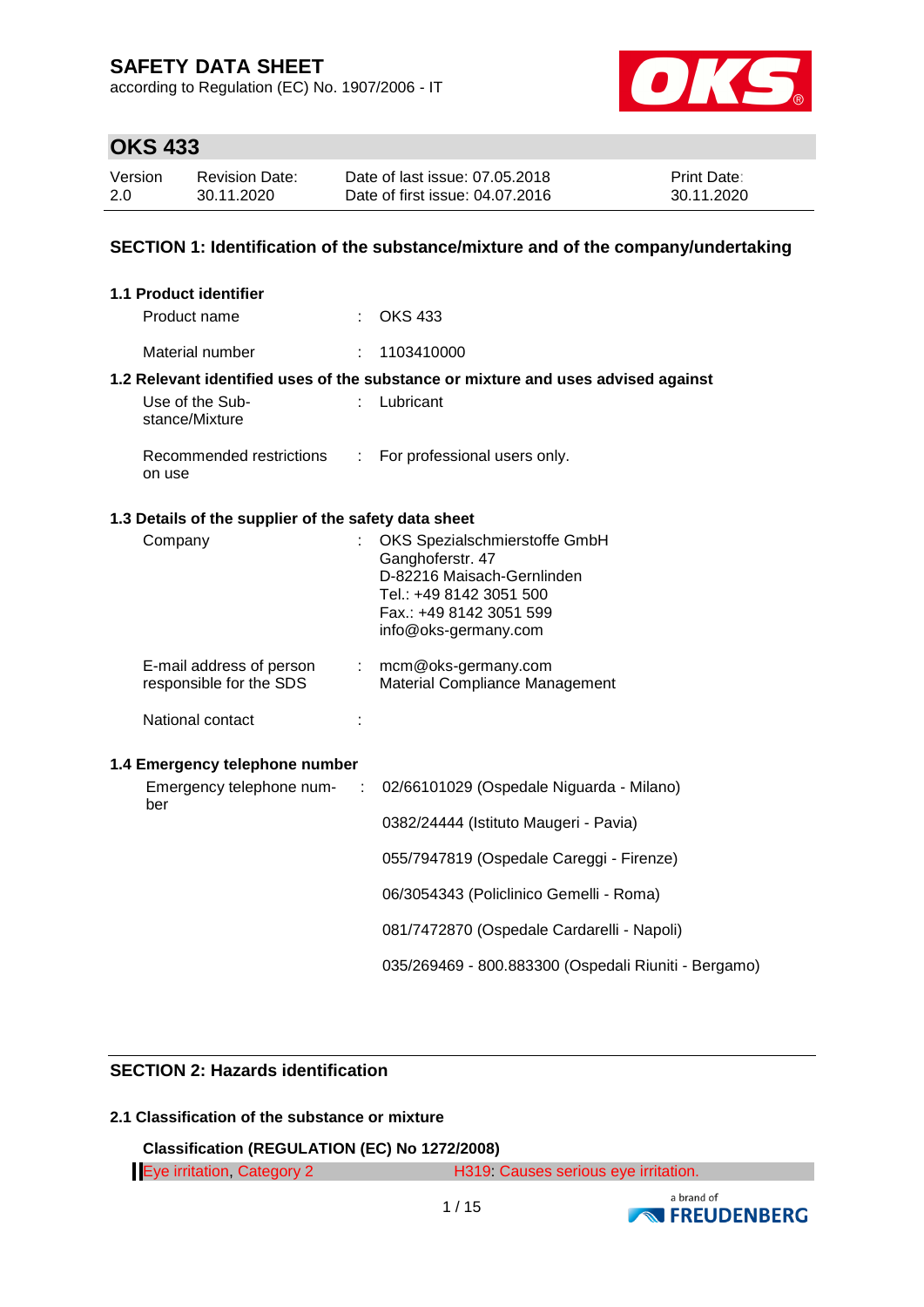according to Regulation (EC) No. 1907/2006 - IT



# **OKS 433**

 $\mathbf{II}$ 

| Version | <b>Revision Date:</b> | Date of last issue: 07.05.2018  | <b>Print Date:</b> |
|---------|-----------------------|---------------------------------|--------------------|
| 2.0     | 30.11.2020            | Date of first issue: 04.07.2016 | 30.11.2020         |
|         |                       |                                 |                    |

## **2.2 Label elements**

| Labelling (REGULATION (EC) No 1272/2008)<br>Hazard pictograms |                                                            |                                                                                                                                                                                                                                 |
|---------------------------------------------------------------|------------------------------------------------------------|---------------------------------------------------------------------------------------------------------------------------------------------------------------------------------------------------------------------------------|
| Signal word                                                   | Warning                                                    |                                                                                                                                                                                                                                 |
| <b>Hazard statements</b>                                      | H <sub>3</sub> 19                                          | Causes serious eye irritation.                                                                                                                                                                                                  |
| Precautionary statements                                      | <b>Prevention:</b><br>P <sub>264</sub><br>P <sub>280</sub> | Wash skin thoroughly after handling.<br>Wear eye protection/face protection.                                                                                                                                                    |
|                                                               | <b>Response:</b><br>$P337 + P313$                          | P305 + P351 + P338 IF IN EYES: Rinse cautiously with wa-<br>ter for several minutes. Remove contact<br>lenses, if present and easy to do. Continue<br>rinsing.<br>If eye irritation persists: Get medical advice/<br>attention. |

### **2.3 Other hazards**

This substance/mixture contains no components considered to be either persistent, bioaccumulative and toxic (PBT), or very persistent and very bioaccumulative (vPvB) at levels of 0.1% or higher.

### **SECTION 3: Composition/information on ingredients**

### **3.2 Mixtures**

| Chemical nature | Mineral oil. |
|-----------------|--------------|
|                 | lithium soap |

#### **Components**

| Chemical name          | CAS-No.<br>EC-No.          | Classification     | Concentration<br>limits<br>M-Factor | Concentration<br>(% w/w) |
|------------------------|----------------------------|--------------------|-------------------------------------|--------------------------|
|                        | Index-No.                  |                    | <b>Notes</b>                        |                          |
|                        | <b>Registration number</b> |                    |                                     |                          |
| Phosphorodithioic      | 68988-45-4                 | Skin Irrit.2; H315 |                                     | $>= 1 - 2.5$             |
| acid, mixed O,O-bis(2- | 273-527-9                  | Eye Dam.1; H318    |                                     |                          |
| ethylhexyl and iso-Bu  |                            | Aquatic Chronic2;  |                                     |                          |
| and pentyl) esters,    |                            | H411               |                                     |                          |
| zinc salts             |                            |                    |                                     |                          |

For explanation of abbreviations see section 16.

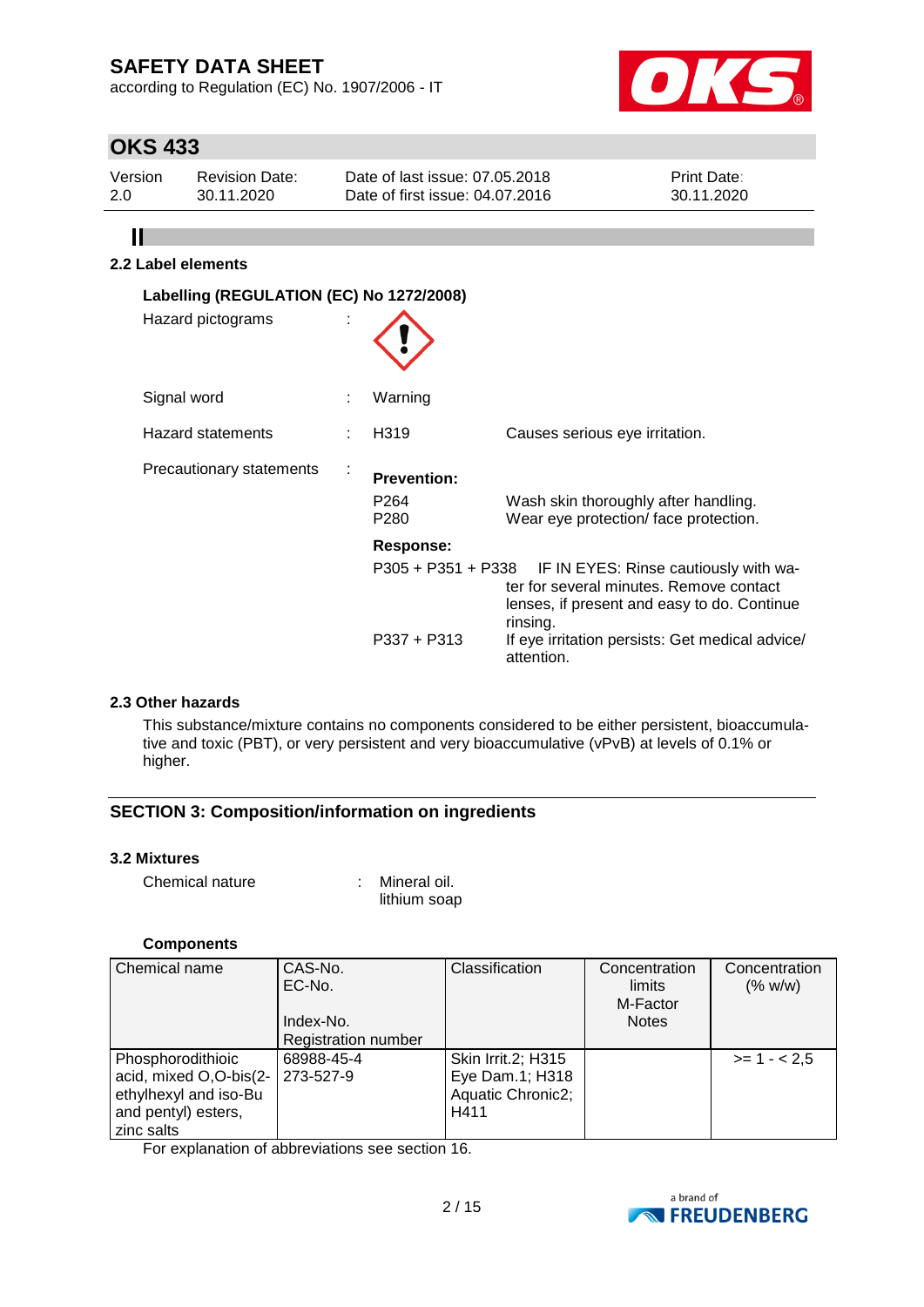according to Regulation (EC) No. 1907/2006 - IT



# **OKS 433**

| Version | <b>Revision Date:</b> | Date of last issue: 07.05.2018  | <b>Print Date:</b> |
|---------|-----------------------|---------------------------------|--------------------|
| 2.0     | 30.11.2020            | Date of first issue: 04.07.2016 | 30.11.2020         |

### **SECTION 4: First aid measures**

| If inhaled              | Remove person to fresh air. If signs/symptoms continue, get<br>medical attention.<br>Keep patient warm and at rest.<br>If unconscious, place in recovery position and seek medical<br>advice.<br>Keep respiratory tract clear.<br>If breathing is irregular or stopped, administer artificial respira-<br>tion. |
|-------------------------|-----------------------------------------------------------------------------------------------------------------------------------------------------------------------------------------------------------------------------------------------------------------------------------------------------------------|
| In case of skin contact | Take off all contaminated clothing immediately.<br>÷<br>Wash off immediately with soap and plenty of water.<br>Get medical attention immediately if irritation develops and<br>persists.<br>Wash clothing before reuse.<br>Thoroughly clean shoes before reuse.                                                 |
| In case of eye contact  | Rinse immediately with plenty of water, also under the eyelids,<br>for at least 10 minutes.<br>Seek medical advice.                                                                                                                                                                                             |
| If swallowed            | Move the victim to fresh air.<br>If unconscious, place in recovery position and seek medical<br>advice.<br>Keep respiratory tract clear.<br>Do not induce vomiting without medical advice.<br>Never give anything by mouth to an unconscious person.                                                            |

#### **4.2 Most important symptoms and effects, both acute and delayed**

| Symptoms     | : No information available. |
|--------------|-----------------------------|
| <b>Risks</b> | : None known.               |

# **4.3 Indication of any immediate medical attention and special treatment needed**

- Treatment : No information available.
	-

### **SECTION 5: Firefighting measures**

### **5.1 Extinguishing media**

| Suitable extinguishing media      | Use water spray, alcohol-resistant foam, dry chemical or car-<br>bon dioxide. |
|-----------------------------------|-------------------------------------------------------------------------------|
| Unsuitable extinguishing<br>media | : High volume water jet                                                       |

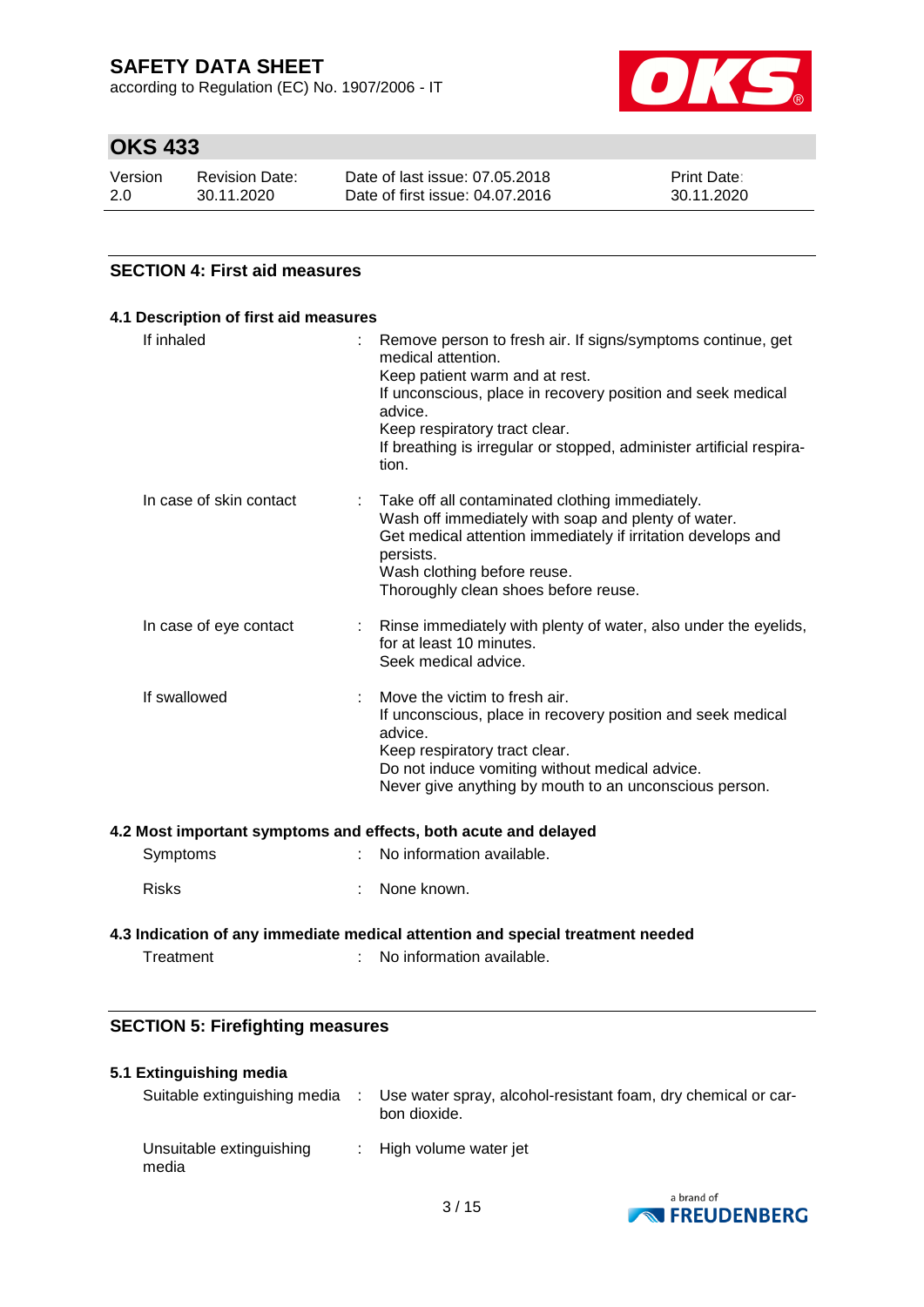according to Regulation (EC) No. 1907/2006 - IT



## **OKS 433**

| Version | <b>Revision Date:</b> | Date of last issue: 07.05.2018  | <b>Print Date:</b> |
|---------|-----------------------|---------------------------------|--------------------|
| 2.0     | 30.11.2020            | Date of first issue: 04.07.2016 | 30.11.2020         |

#### **5.2 Special hazards arising from the substance or mixture** Hazardous combustion prod-: Carbon oxides ucts Sulphur oxides Oxides of phosphorus Metal oxides

### **5.3 Advice for firefighters**

| Special protective equipment<br>for firefighters | In the event of fire, wear self-contained breathing apparatus.<br>Use personal protective equipment. Exposure to decomposi-<br>tion products may be a hazard to health. |
|--------------------------------------------------|-------------------------------------------------------------------------------------------------------------------------------------------------------------------------|
| Further information                              | : Standard procedure for chemical fires.                                                                                                                                |

### **SECTION 6: Accidental release measures**

|                                      | 6.1 Personal precautions, protective equipment and emergency procedures                                                                                                                                                                                             |
|--------------------------------------|---------------------------------------------------------------------------------------------------------------------------------------------------------------------------------------------------------------------------------------------------------------------|
| Personal precautions                 | : Evacuate personnel to safe areas.<br>Use the indicated respiratory protection if the occupational<br>exposure limit is exceeded and/or in case of product release<br>(dust).<br>Avoid breathing dust.<br>Refer to protective measures listed in sections 7 and 8. |
| <b>6.2 Environmental precautions</b> |                                                                                                                                                                                                                                                                     |
| Environmental precautions            | : Try to prevent the material from entering drains or water<br>courses.<br>Local authorities should be advised if significant spillages<br>cannot be contained.                                                                                                     |
|                                      |                                                                                                                                                                                                                                                                     |

### **6.3 Methods and material for containment and cleaning up**

| Methods for cleaning up | Clean up promptly by sweeping or vacuum.          |
|-------------------------|---------------------------------------------------|
|                         | Keep in suitable, closed containers for disposal. |

### **6.4 Reference to other sections**

For personal protection see section 8.

### **SECTION 7: Handling and storage**

### **7.1 Precautions for safe handling**

| Advice on safe handling | $\therefore$ Avoid contact with skin and eyes.               |
|-------------------------|--------------------------------------------------------------|
|                         | For personal protection see section 8.                       |
|                         | Smoking, eating and drinking should be prohibited in the ap- |
|                         | plication area.                                              |

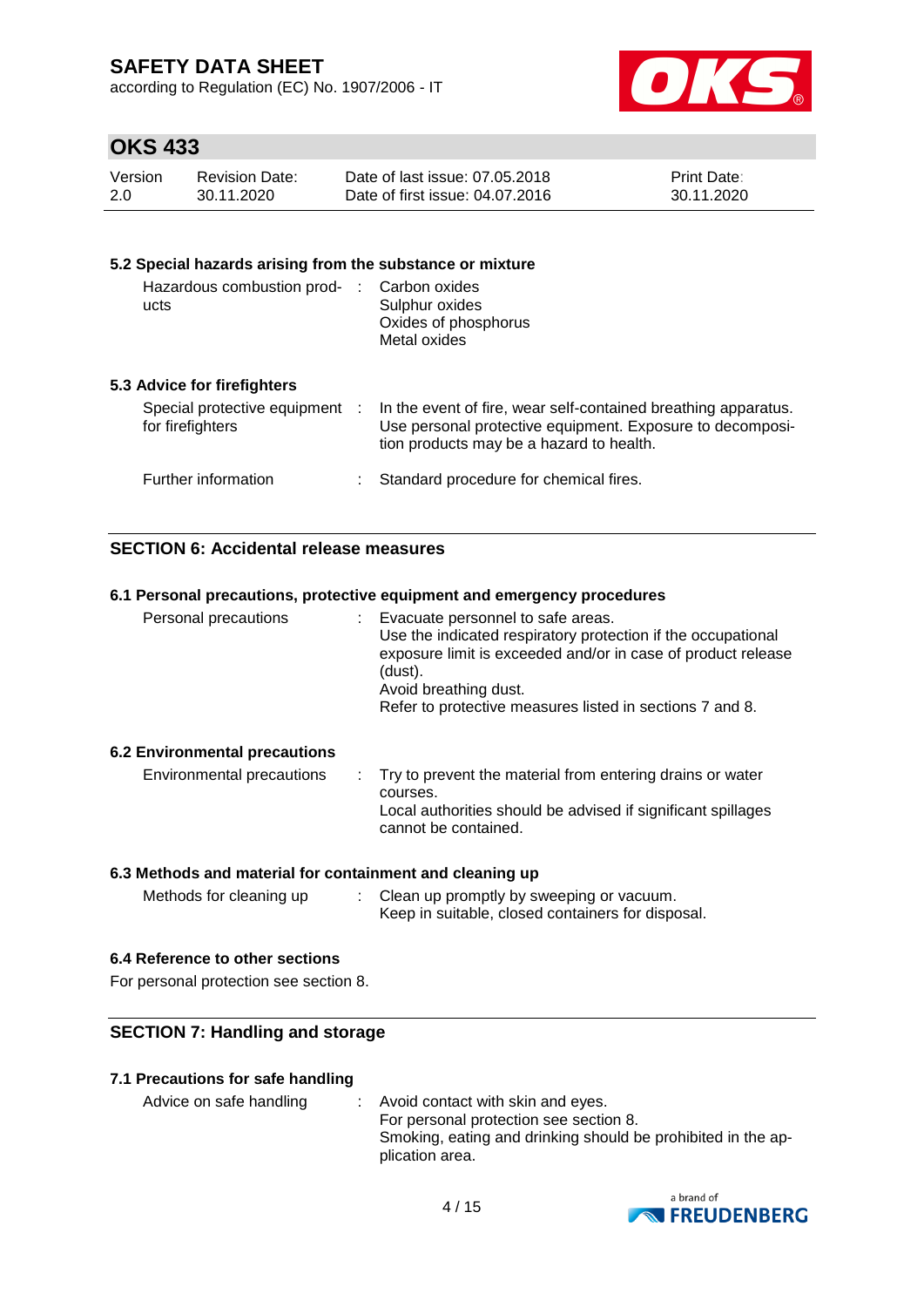according to Regulation (EC) No. 1907/2006 - IT



## **OKS 433**

| Version<br>2.0 | <b>Revision Date:</b><br>30.11.2020              | Date of last issue: 07.05.2018<br>Date of first issue: 04.07.2016                                                                                                                                                                                                                                                                                                                                                           | Print Date:<br>30.11.2020 |
|----------------|--------------------------------------------------|-----------------------------------------------------------------------------------------------------------------------------------------------------------------------------------------------------------------------------------------------------------------------------------------------------------------------------------------------------------------------------------------------------------------------------|---------------------------|
|                | Hygiene measures                                 | Wash hands and face before breaks and immediately after<br>handling the product.<br>Do not get in eyes or mouth or on skin.<br>Do not get on skin or clothing.<br>Do not ingest.<br>Do not repack.<br>These safety instructions also apply to empty packaging which<br>may still contain product residues.<br>Keep container closed when not in use.<br>Wash face, hands and any exposed skin thoroughly after<br>handling. |                           |
|                |                                                  | 7.2 Conditions for safe storage, including any incompatibilities                                                                                                                                                                                                                                                                                                                                                            |                           |
|                | Requirements for storage<br>areas and containers | Store in original container. Keep container closed when not in<br>use. Keep in a dry, cool and well-ventilated place. Containers<br>which are opened must be carefully resealed and kept upright<br>to prevent leakage. Store in accordance with the particular<br>national regulations. Keep in properly labelled containers.                                                                                              |                           |
|                | 7.3 Specific end use(s)                          |                                                                                                                                                                                                                                                                                                                                                                                                                             |                           |
|                | Specific use(s)                                  | Specific instructions for handling, not required.                                                                                                                                                                                                                                                                                                                                                                           |                           |

### **SECTION 8: Exposure controls/personal protection**

#### **8.1 Control parameters**

Contains no substances with occupational exposure limit values.

#### **8.2 Exposure controls**

#### **Engineering measures**

It is recommended that all dust control equipment such as local exhaust ventilation and material transport systems involved in handling of this product contain explosion relief vents or an explosion suppression system or an oxygen deficient environment.

#### **Personal protective equipment**

| Eye protection                                                        | : Safety glasses with side-shields                                                                                                                                                                                                                                                            |
|-----------------------------------------------------------------------|-----------------------------------------------------------------------------------------------------------------------------------------------------------------------------------------------------------------------------------------------------------------------------------------------|
| Hand protection<br>Material<br>Break through time<br>Protective index | Nitrile rubber<br>$:$ > 10 min<br>Class 1                                                                                                                                                                                                                                                     |
| Remarks                                                               | : For prolonged or repeated contact use protective gloves. The<br>break through time depends amongst other things on the<br>material, the thickness and the type of glove and therefore<br>has to be measured for each case.<br>The selected protective gloves have to satisfy the specifica- |

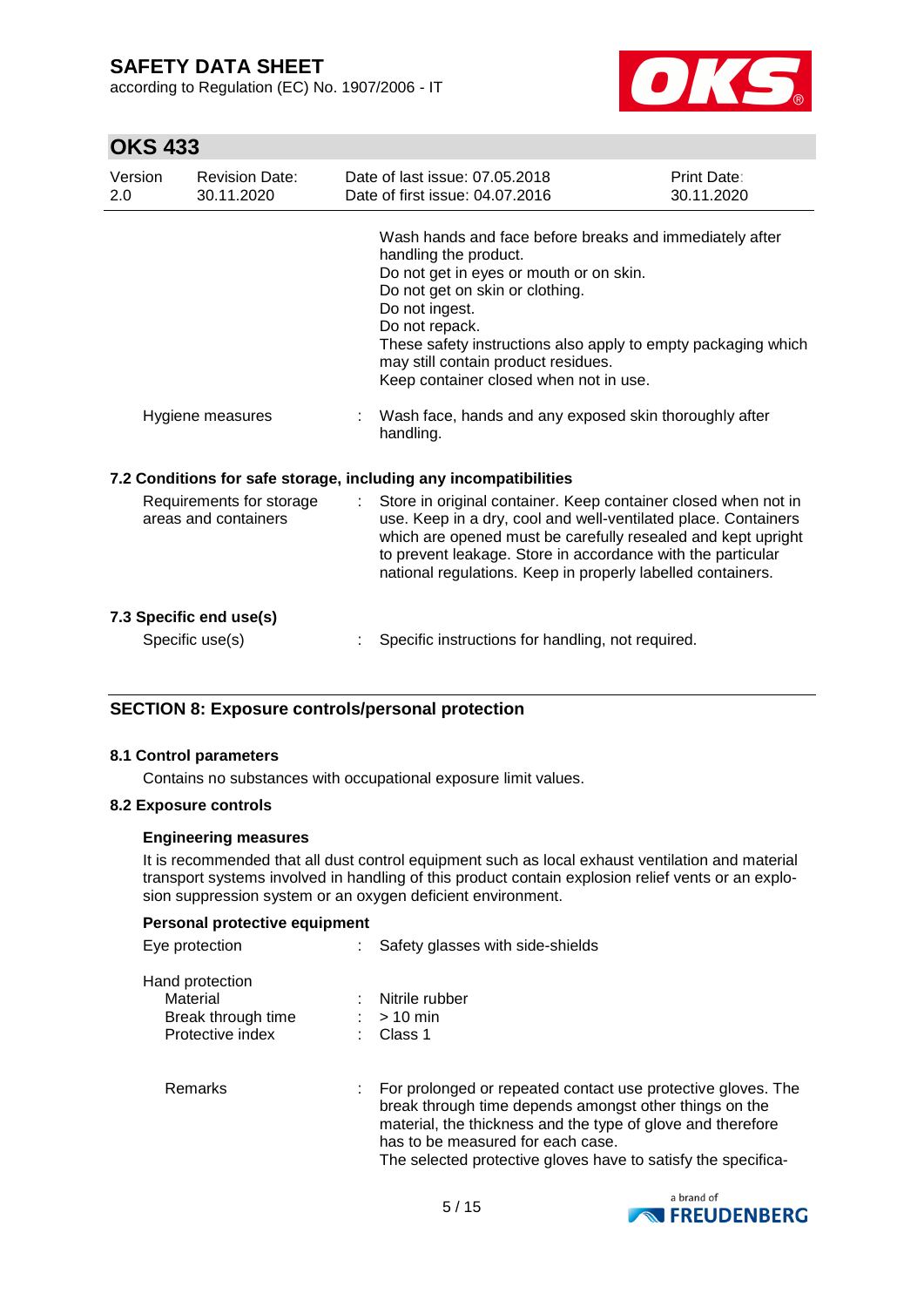according to Regulation (EC) No. 1907/2006 - IT



# **OKS 433**

| Version<br>2.0 | <b>Revision Date:</b><br>30.11.2020 | Date of last issue: 07.05.2018<br>Date of first issue: 04.07.2016                                                                                                                                                                                                                                               | <b>Print Date:</b><br>30.11.2020 |
|----------------|-------------------------------------|-----------------------------------------------------------------------------------------------------------------------------------------------------------------------------------------------------------------------------------------------------------------------------------------------------------------|----------------------------------|
|                |                                     | tions of Regulation (EU) 2016/425 and the standard EN 374<br>derived from it.                                                                                                                                                                                                                                   |                                  |
|                | Respiratory protection              | Not required; except in case of aerosol formation.                                                                                                                                                                                                                                                              |                                  |
| Filter type    |                                     | Filter type A-P                                                                                                                                                                                                                                                                                                 |                                  |
|                | Protective measures                 | : The type of protective equipment must be selected according<br>to the concentration and amount of the dangerous substance<br>at the specific workplace.<br>Choose body protection in relation to its type, to the concen-<br>tration and amount of dangerous substances, and to the spe-<br>cific work-place. |                                  |

## **SECTION 9: Physical and chemical properties**

#### **9.1 Information on basic physical and chemical properties** Appearance : solid

| πρρεαιαπνε                                            |    | oviiu               |
|-------------------------------------------------------|----|---------------------|
| Colour                                                | t  | red brown           |
| Odour                                                 | t. | characteristic      |
| <b>Odour Threshold</b>                                | t. | No data available   |
|                                                       |    |                     |
| рH                                                    | t. | Not applicable      |
| Melting point/range                                   | t. | No data available   |
| Boiling point/boiling range                           |    | No data available   |
| Flash point                                           | ŧ. | >100 °C             |
| <b>Evaporation rate</b>                               |    | No data available   |
| Flammability (solid, gas)                             | t. | No data available   |
| Upper explosion limit / Upper :<br>flammability limit |    | No data available   |
| Lower explosion limit / Lower :<br>flammability limit |    | No data available   |
| Vapour pressure                                       |    | < 0,001 hPa (20 °C) |
| Relative vapour density                               | ŧ. | No data available   |
| Relative density                                      | t. | 0,9(20 °C)          |

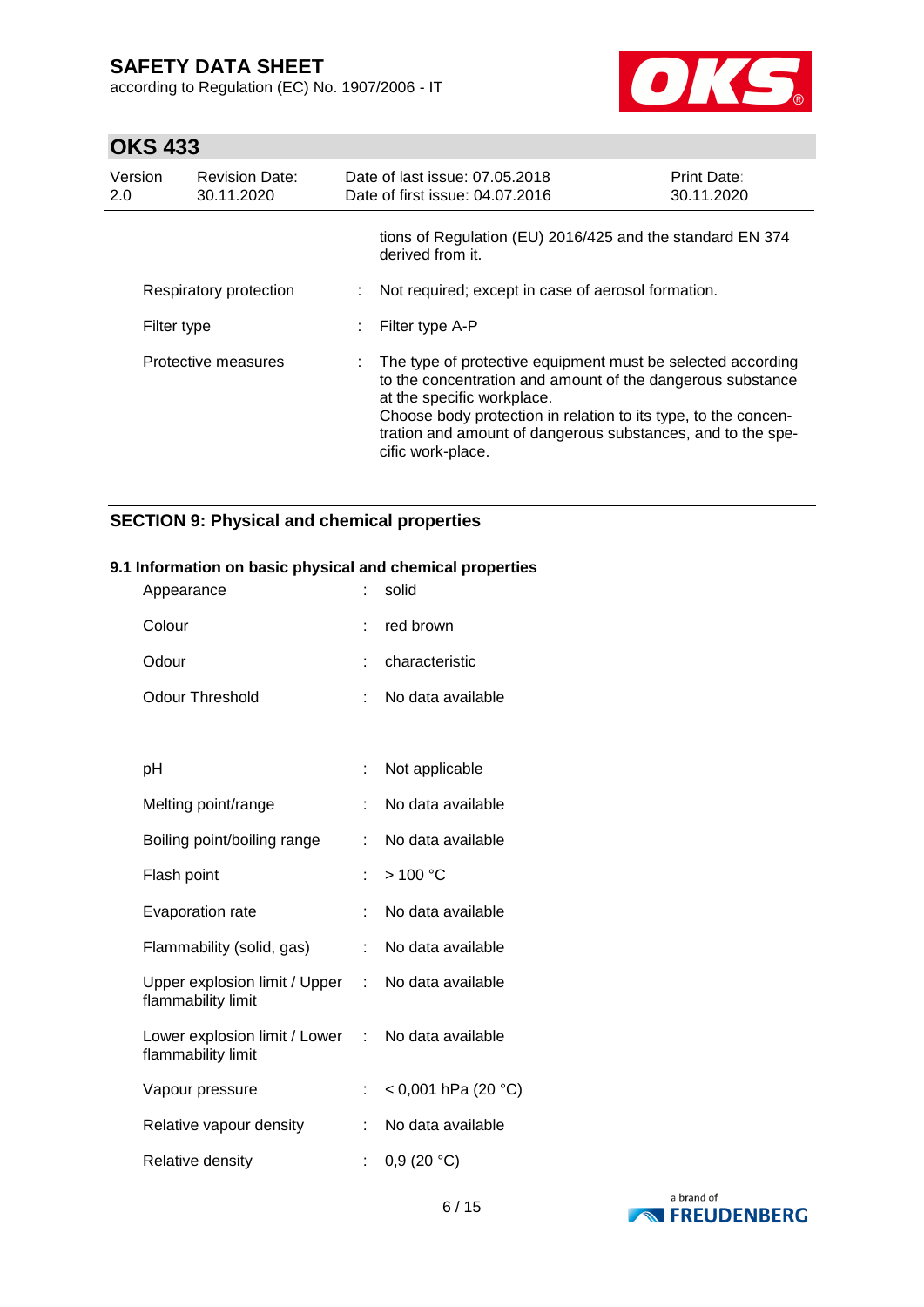according to Regulation (EC) No. 1907/2006 - IT



# **OKS 433**

| Version<br>2.0 |                     | <b>Revision Date:</b><br>30.11.2020 |   | Date of last issue: 07.05.2018<br>Date of first issue: 04.07.2016 | Print Date:<br>30.11.2020 |
|----------------|---------------------|-------------------------------------|---|-------------------------------------------------------------------|---------------------------|
|                |                     |                                     |   | Reference substance: Water<br>The value is calculated             |                           |
|                | Density             |                                     | t | 0,93 g/cm3<br>(20 °C)                                             |                           |
|                | <b>Bulk density</b> |                                     |   | No data available                                                 |                           |
|                | Solubility(ies)     | Water solubility                    |   | insoluble                                                         |                           |
|                |                     | Solubility in other solvents        | ÷ | No data available                                                 |                           |
|                | octanol/water       | Partition coefficient: n-           | t | No data available                                                 |                           |
|                |                     | Auto-ignition temperature           | ÷ | No data available                                                 |                           |
|                |                     | Decomposition temperature           | ÷ | No data available                                                 |                           |
|                | Viscosity           | Viscosity, dynamic                  | ÷ | No data available                                                 |                           |
|                |                     | Viscosity, kinematic                | t | No data available                                                 |                           |
|                |                     | <b>Explosive properties</b>         |   | Not explosive                                                     |                           |
|                |                     | Oxidizing properties                |   | No data available                                                 |                           |
|                |                     | 9.2 Other information               |   |                                                                   |                           |
|                |                     | Sublimation point                   | ÷ | No data available                                                 |                           |
|                | Self-ignition       |                                     | t | No data available                                                 |                           |

## **SECTION 10: Stability and reactivity**

#### **10.1 Reactivity**

No hazards to be specially mentioned.

### **10.2 Chemical stability**

Stable under normal conditions.

#### **10.3 Possibility of hazardous reactions**

| <b>10.4 Conditions to avoid</b> |  |
|---------------------------------|--|
|                                 |  |

Conditions to avoid : No conditions to be specially mentioned.



Hazardous reactions : No dangerous reaction known under conditions of normal use.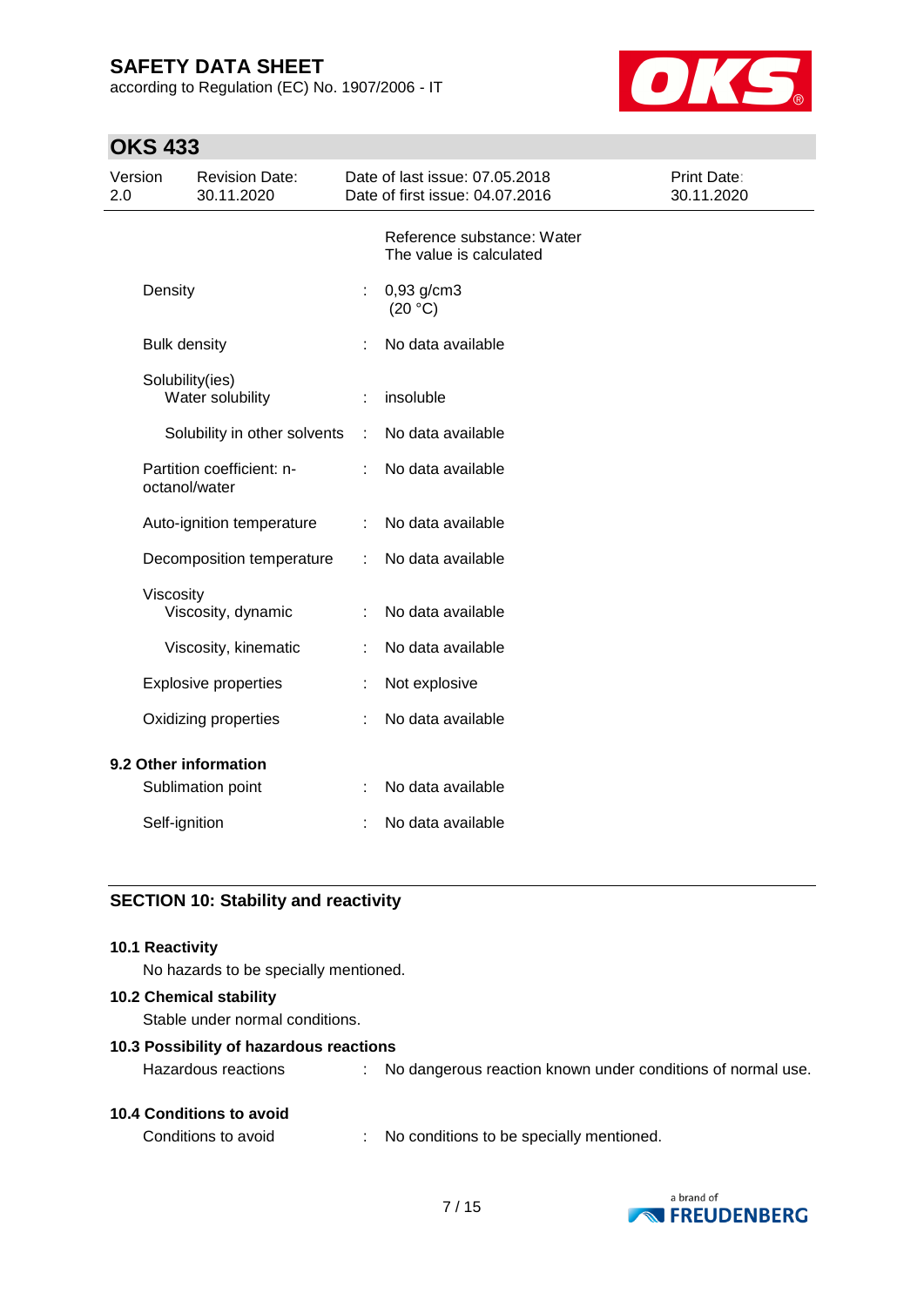according to Regulation (EC) No. 1907/2006 - IT



## **OKS 433**

| Version | Revision Date: | Date of last issue: 07.05.2018  | <b>Print Date:</b> |
|---------|----------------|---------------------------------|--------------------|
| 2.0     | 30.11.2020     | Date of first issue: 04.07.2016 | 30.11.2020         |

#### **10.5 Incompatible materials**

Materials to avoid : No materials to be especially mentioned.

#### **10.6 Hazardous decomposition products**

No decomposition if stored and applied as directed.

### **SECTION 11: Toxicological information**

#### **11.1 Information on toxicological effects**

**Acute toxicity**

|  | Product: |
|--|----------|
|  |          |

| Acute oral toxicity       | : Remarks: This information is not available. |
|---------------------------|-----------------------------------------------|
| Acute inhalation toxicity | : Remarks: This information is not available. |
| Acute dermal toxicity     | : Remarks: This information is not available. |

#### **Skin corrosion/irritation**

#### **Product:**

#### **Components:**

**Phosphorodithioic acid, mixed O,O-bis(2-ethylhexyl and iso-Bu and pentyl) esters, zinc salts:**

| Assessment | Irritating to skin.    |
|------------|------------------------|
| Result     | <b>Skin irritation</b> |

#### **Serious eye damage/eye irritation**

### **Product:**

Remarks : Irritating to eyes.

#### **Components:**

| Phosphorodithioic acid, mixed O,O-bis(2-ethylhexyl and iso-Bu and pentyl) esters, zinc |  |
|----------------------------------------------------------------------------------------|--|
| salts:                                                                                 |  |

| Assessment | Risk of serious damage to eyes. |
|------------|---------------------------------|
| Result     | Blindness                       |

#### **Respiratory or skin sensitisation**

#### **Product:**

| This information is not available. |
|------------------------------------|
|                                    |

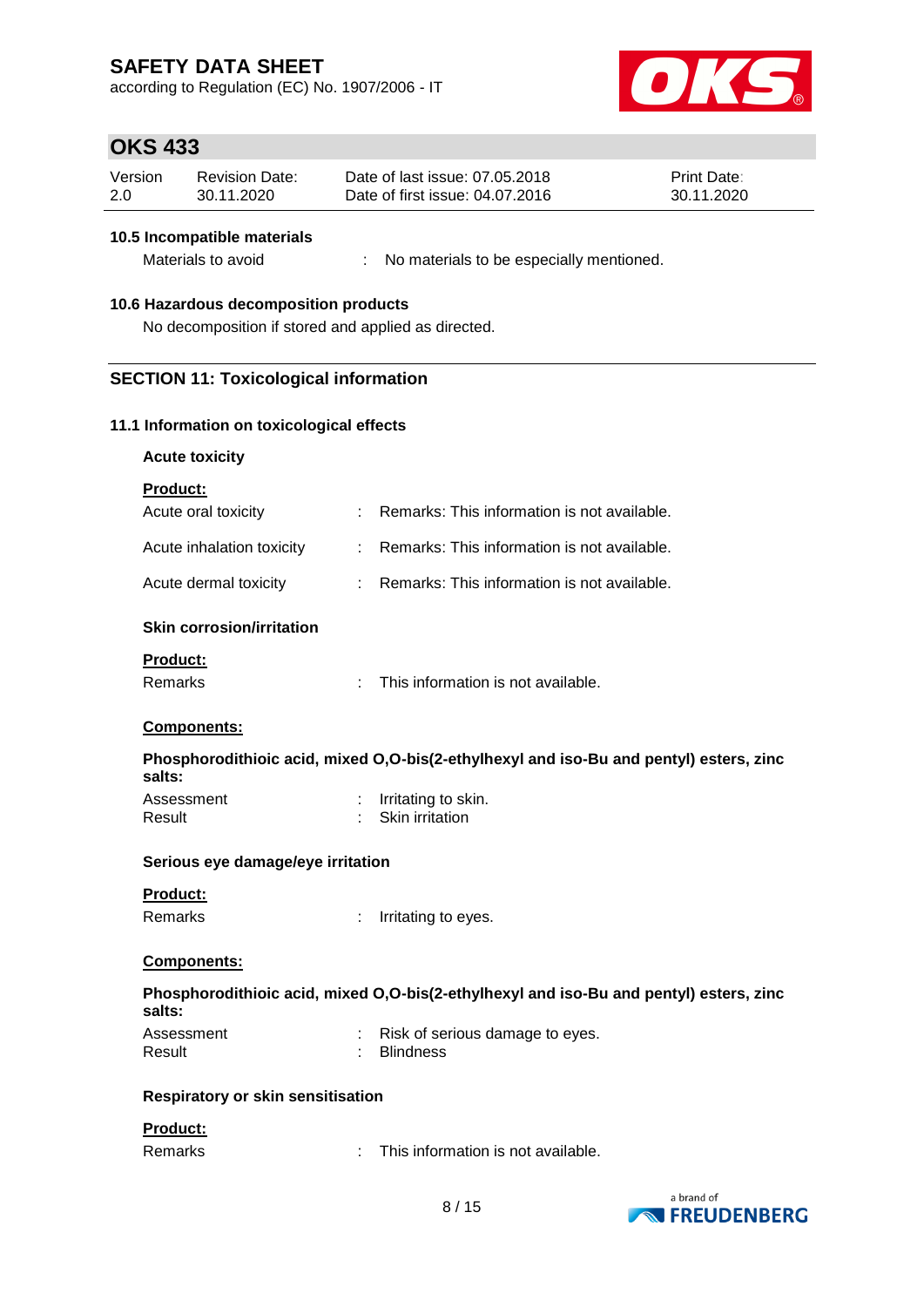according to Regulation (EC) No. 1907/2006 - IT



# **OKS 433**

| Version<br>2.0 |                 | <b>Revision Date:</b><br>30.11.2020 |                            | Date of last issue: 07.05.2018<br>Date of first issue: 04.07.2016                               | Print Date:<br>30.11.2020 |
|----------------|-----------------|-------------------------------------|----------------------------|-------------------------------------------------------------------------------------------------|---------------------------|
|                |                 | <b>Germ cell mutagenicity</b>       |                            |                                                                                                 |                           |
|                | <b>Product:</b> |                                     |                            |                                                                                                 |                           |
|                |                 | Genotoxicity in vitro               | $\mathcal{L}^{\text{max}}$ | Remarks: No data available                                                                      |                           |
|                |                 | Genotoxicity in vivo                | $\mathbb{R}^{\mathbb{Z}}$  | Remarks: No data available                                                                      |                           |
|                |                 | Carcinogenicity                     |                            |                                                                                                 |                           |
|                | <b>Product:</b> |                                     |                            |                                                                                                 |                           |
|                | <b>Remarks</b>  |                                     | ÷                          | No data available                                                                               |                           |
|                |                 | <b>Reproductive toxicity</b>        |                            |                                                                                                 |                           |
|                | <b>Product:</b> |                                     |                            |                                                                                                 |                           |
|                |                 | Effects on fertility                |                            | Remarks: No data available                                                                      |                           |
|                | ment            | Effects on foetal develop-          | $\mathcal{L}$              | Remarks: No data available                                                                      |                           |
|                |                 | <b>Repeated dose toxicity</b>       |                            |                                                                                                 |                           |
|                | <b>Product:</b> |                                     |                            |                                                                                                 |                           |
|                | <b>Remarks</b>  |                                     | ÷                          | This information is not available.                                                              |                           |
|                |                 | <b>Aspiration toxicity</b>          |                            |                                                                                                 |                           |
|                | <b>Product:</b> |                                     |                            |                                                                                                 |                           |
|                |                 | This information is not available.  |                            |                                                                                                 |                           |
|                |                 | <b>Further information</b>          |                            |                                                                                                 |                           |
|                | Product:        |                                     |                            |                                                                                                 |                           |
|                | Remarks         |                                     | t,                         | Information given is based on data on the components and<br>the toxicology of similar products. |                           |

## **SECTION 12: Ecological information**

### **12.1 Toxicity**

| <b>Product:</b>                                                                     |                              |
|-------------------------------------------------------------------------------------|------------------------------|
| Toxicity to fish                                                                    | : Remarks: No data available |
| Toxicity to daphnia and other : Remarks: No data available<br>aquatic invertebrates |                              |
| Toxicity to algae/aquatic                                                           | Remarks: No data available   |

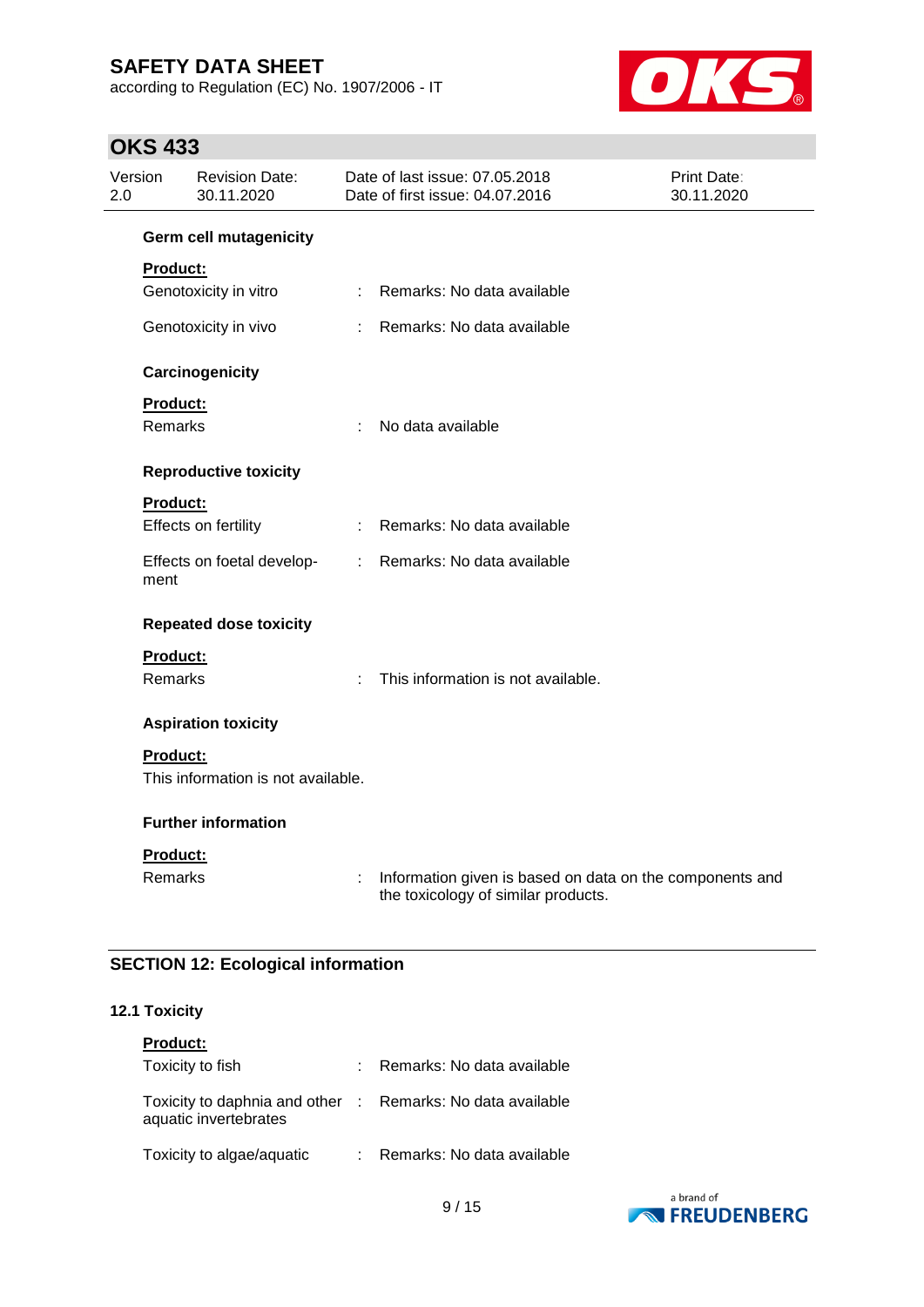according to Regulation (EC) No. 1907/2006 - IT



# **OKS 433**

| 2.0 | Version         | <b>Revision Date:</b><br>30.11.2020                |    | Date of last issue: 07.05.2018<br>Date of first issue: 04.07.2016                                                                                                                                                       | Print Date:<br>30.11.2020 |
|-----|-----------------|----------------------------------------------------|----|-------------------------------------------------------------------------------------------------------------------------------------------------------------------------------------------------------------------------|---------------------------|
|     | plants          |                                                    |    |                                                                                                                                                                                                                         |                           |
|     |                 | Toxicity to microorganisms                         |    | Remarks: No data available                                                                                                                                                                                              |                           |
|     |                 | Components:                                        |    |                                                                                                                                                                                                                         |                           |
|     | salts:          |                                                    |    | Phosphorodithioic acid, mixed O,O-bis(2-ethylhexyl and iso-Bu and pentyl) esters, zinc                                                                                                                                  |                           |
|     |                 | Toxicity to fish                                   |    | : LC50 (Fish): $> 1 - 10$ mg/l<br>Exposure time: 96 h                                                                                                                                                                   |                           |
|     |                 | 12.2 Persistence and degradability                 |    |                                                                                                                                                                                                                         |                           |
|     | <b>Product:</b> | Biodegradability                                   | ÷  | Remarks: No data available                                                                                                                                                                                              |                           |
|     | ity             |                                                    |    | Physico-chemical removabil- : Remarks: No data available                                                                                                                                                                |                           |
|     |                 | Components:                                        |    |                                                                                                                                                                                                                         |                           |
|     | salts:          |                                                    |    | Phosphorodithioic acid, mixed O,O-bis(2-ethylhexyl and iso-Bu and pentyl) esters, zinc                                                                                                                                  |                           |
|     |                 | Biodegradability                                   | ÷. | Result: Not readily biodegradable.                                                                                                                                                                                      |                           |
|     |                 | 12.3 Bioaccumulative potential                     |    |                                                                                                                                                                                                                         |                           |
|     | <b>Product:</b> |                                                    |    |                                                                                                                                                                                                                         |                           |
|     |                 | <b>Bioaccumulation</b>                             |    | Remarks: This mixture contains no substance considered to<br>be persistent, bioaccumulating and toxic (PBT).<br>This mixture contains no substance considered to be very<br>persistent and very bioaccumulating (vPvB). |                           |
|     |                 | 12.4 Mobility in soil                              |    |                                                                                                                                                                                                                         |                           |
|     | Product:        |                                                    |    |                                                                                                                                                                                                                         |                           |
|     | Mobility        |                                                    |    | Remarks: No data available                                                                                                                                                                                              |                           |
|     |                 | Distribution among environ-<br>mental compartments | ÷  | Remarks: No data available                                                                                                                                                                                              |                           |
|     |                 | 12.5 Results of PBT and vPvB assessment            |    |                                                                                                                                                                                                                         |                           |
|     | Product:        |                                                    |    |                                                                                                                                                                                                                         |                           |
|     | Assessment      |                                                    |    | This substance/mixture contains no components considered<br>to be either persistent, bioaccumulative and toxic (PBT), or<br>very persistent and very bioaccumulative (vPvB) at levels of<br>0.1% or higher              |                           |

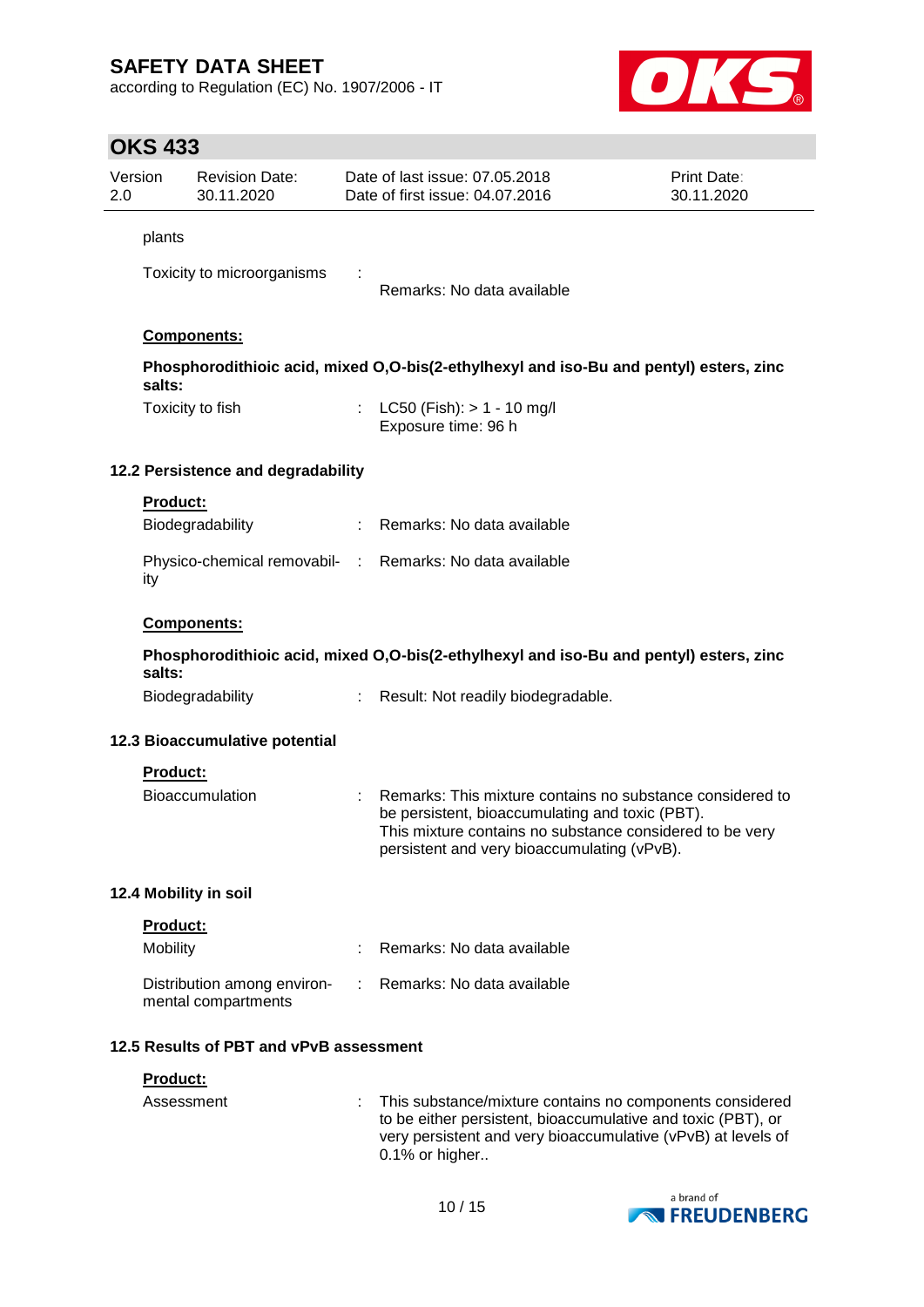according to Regulation (EC) No. 1907/2006 - IT



# **OKS 433**

| Version | Revision Date: | Date of last issue: 07.05.2018  | <b>Print Date:</b> |
|---------|----------------|---------------------------------|--------------------|
| 2.0     | 30.11.2020     | Date of first issue: 04.07.2016 | 30.11.2020         |

### **12.6 Other adverse effects**

### **Product:**

| Additional ecological infor- | No information on ecology is available. |
|------------------------------|-----------------------------------------|
| mation                       |                                         |

### **SECTION 13: Disposal considerations**

### **13.1 Waste treatment methods**

| Product                                             | The product should not be allowed to enter drains, water<br>courses or the soil.<br>Do not dispose of with domestic refuse.<br>Dispose of as hazardous waste in compliance with local and<br>national regulations. |
|-----------------------------------------------------|--------------------------------------------------------------------------------------------------------------------------------------------------------------------------------------------------------------------|
|                                                     | Waste codes should be assigned by the user based on the<br>application for which the product was used.                                                                                                             |
| Contaminated packaging<br>$\mathbb{Z}^{\mathbb{Z}}$ | Packaging that is not properly emptied must be disposed of as<br>the unused product.<br>Dispose of waste product or used containers according to<br>local regulations.                                             |
|                                                     | The following Waste Codes are only suggestions:                                                                                                                                                                    |
| Waste Code                                          | : used product, unused product<br>12 01 12*, spent waxes and fats                                                                                                                                                  |
|                                                     | uncleaned packagings<br>15 01 10, packaging containing residues of or contaminated<br>by hazardous substances                                                                                                      |

# **SECTION 14: Transport information**

## **14.1 UN number**

| <b>ADN</b>                   | Not regulated as a dangerous good |
|------------------------------|-----------------------------------|
| <b>ADR</b>                   | Not regulated as a dangerous good |
| <b>RID</b>                   | Not regulated as a dangerous good |
| <b>IMDG</b>                  | Not regulated as a dangerous good |
| <b>IATA</b>                  | Not regulated as a dangerous good |
| 14.2 UN proper shipping name |                                   |
| <b>ADN</b>                   | Not regulated as a dangerous good |

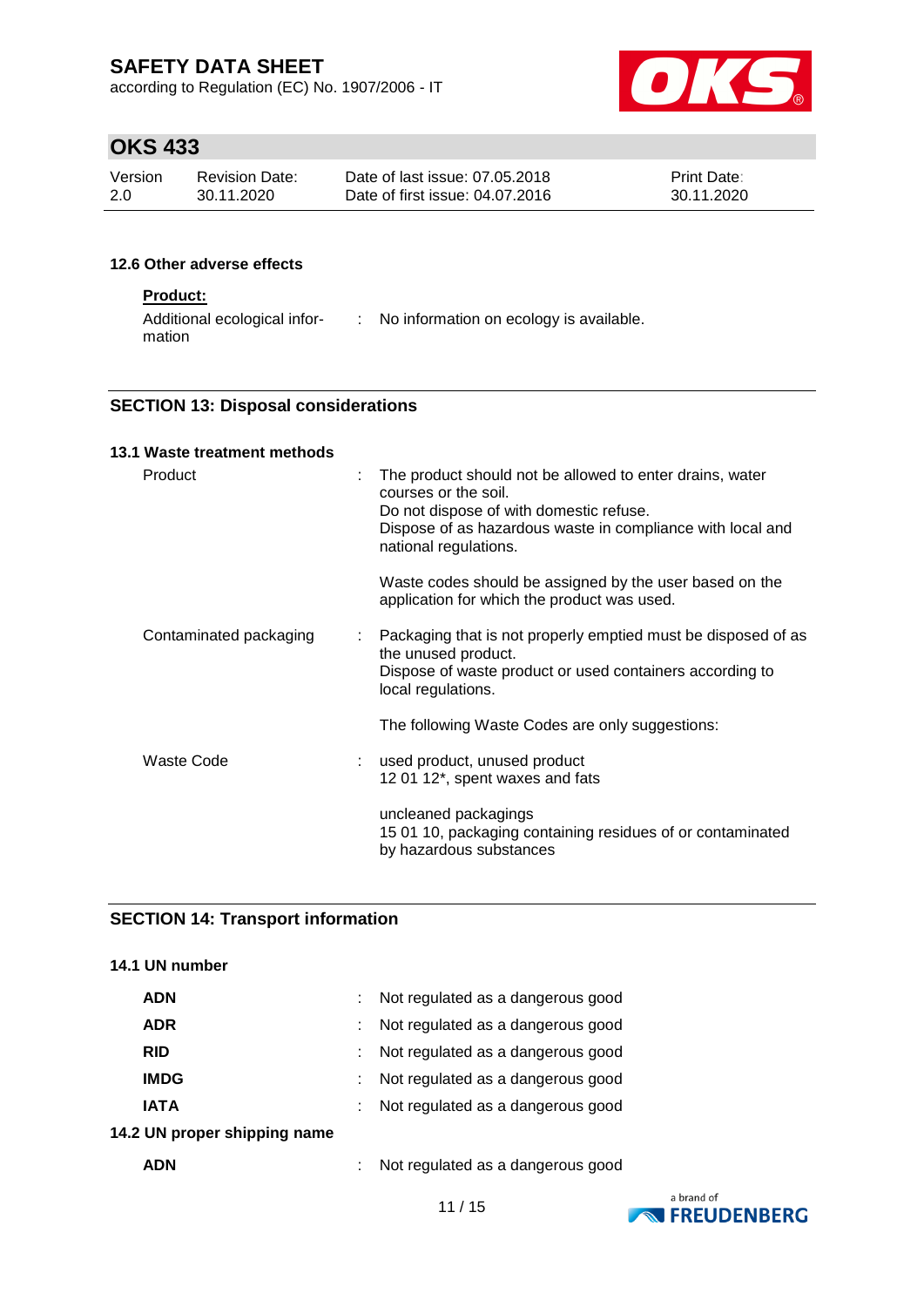according to Regulation (EC) No. 1907/2006 - IT



# **OKS 433**

| Version<br>2.0                                      |                                   | <b>Revision Date:</b><br>30.11.2020 |  | Date of last issue: 07.05.2018<br>Date of first issue: 04.07.2016       | Print Date:<br>30.11.2020 |  |  |
|-----------------------------------------------------|-----------------------------------|-------------------------------------|--|-------------------------------------------------------------------------|---------------------------|--|--|
|                                                     |                                   |                                     |  |                                                                         |                           |  |  |
|                                                     | <b>ADR</b>                        |                                     |  | Not regulated as a dangerous good                                       |                           |  |  |
|                                                     | <b>RID</b>                        |                                     |  | Not regulated as a dangerous good                                       |                           |  |  |
|                                                     | <b>IMDG</b>                       |                                     |  | Not regulated as a dangerous good                                       |                           |  |  |
|                                                     | <b>IATA</b>                       |                                     |  | Not regulated as a dangerous good                                       |                           |  |  |
|                                                     |                                   | 14.3 Transport hazard class(es)     |  |                                                                         |                           |  |  |
|                                                     | <b>ADN</b>                        |                                     |  | Not regulated as a dangerous good                                       |                           |  |  |
|                                                     | <b>ADR</b>                        |                                     |  | Not regulated as a dangerous good                                       |                           |  |  |
|                                                     | <b>RID</b>                        |                                     |  | Not regulated as a dangerous good                                       |                           |  |  |
|                                                     | <b>IMDG</b>                       |                                     |  | Not regulated as a dangerous good                                       |                           |  |  |
|                                                     | <b>IATA</b>                       |                                     |  | Not regulated as a dangerous good                                       |                           |  |  |
|                                                     |                                   | 14.4 Packing group                  |  |                                                                         |                           |  |  |
|                                                     | <b>ADN</b>                        |                                     |  | Not regulated as a dangerous good                                       |                           |  |  |
|                                                     | <b>ADR</b>                        |                                     |  | Not regulated as a dangerous good                                       |                           |  |  |
|                                                     | <b>RID</b>                        |                                     |  | Not regulated as a dangerous good                                       |                           |  |  |
|                                                     | <b>IMDG</b>                       |                                     |  | Not regulated as a dangerous good                                       |                           |  |  |
|                                                     |                                   | <b>IATA (Cargo)</b>                 |  | Not regulated as a dangerous good                                       |                           |  |  |
|                                                     |                                   | <b>IATA (Passenger)</b>             |  | Not regulated as a dangerous good                                       |                           |  |  |
|                                                     | <b>14.5 Environmental hazards</b> |                                     |  |                                                                         |                           |  |  |
|                                                     | <b>ADN</b>                        |                                     |  | Not regulated as a dangerous good                                       |                           |  |  |
|                                                     | <b>ADR</b>                        |                                     |  | Not regulated as a dangerous good                                       |                           |  |  |
|                                                     | <b>RID</b>                        |                                     |  | Not regulated as a dangerous good                                       |                           |  |  |
|                                                     | <b>IMDG</b>                       |                                     |  | Not regulated as a dangerous good                                       |                           |  |  |
|                                                     |                                   | <b>IATA (Passenger)</b>             |  | Not regulated as a dangerous good                                       |                           |  |  |
|                                                     |                                   | <b>IATA (Cargo)</b>                 |  | Not regulated as a dangerous good                                       |                           |  |  |
| 14.6 Special precautions for user<br>Not applicable |                                   |                                     |  |                                                                         |                           |  |  |
|                                                     |                                   |                                     |  | 14.7 Transport in bulk according to Annex II of Marpol and the IBC Code |                           |  |  |
|                                                     | Remarks                           |                                     |  | Not applicable for product as supplied.                                 |                           |  |  |
|                                                     |                                   |                                     |  |                                                                         |                           |  |  |

## **SECTION 15: Regulatory information**

#### **15.1 Safety, health and environmental regulations/legislation specific for the substance or mixture**

REACH - Candidate List of Substances of Very High Concern for Authorisation (Article 59).

: This product does not contain substances of very high concern (Regulation (EC) No 1907/2006 (REACH),

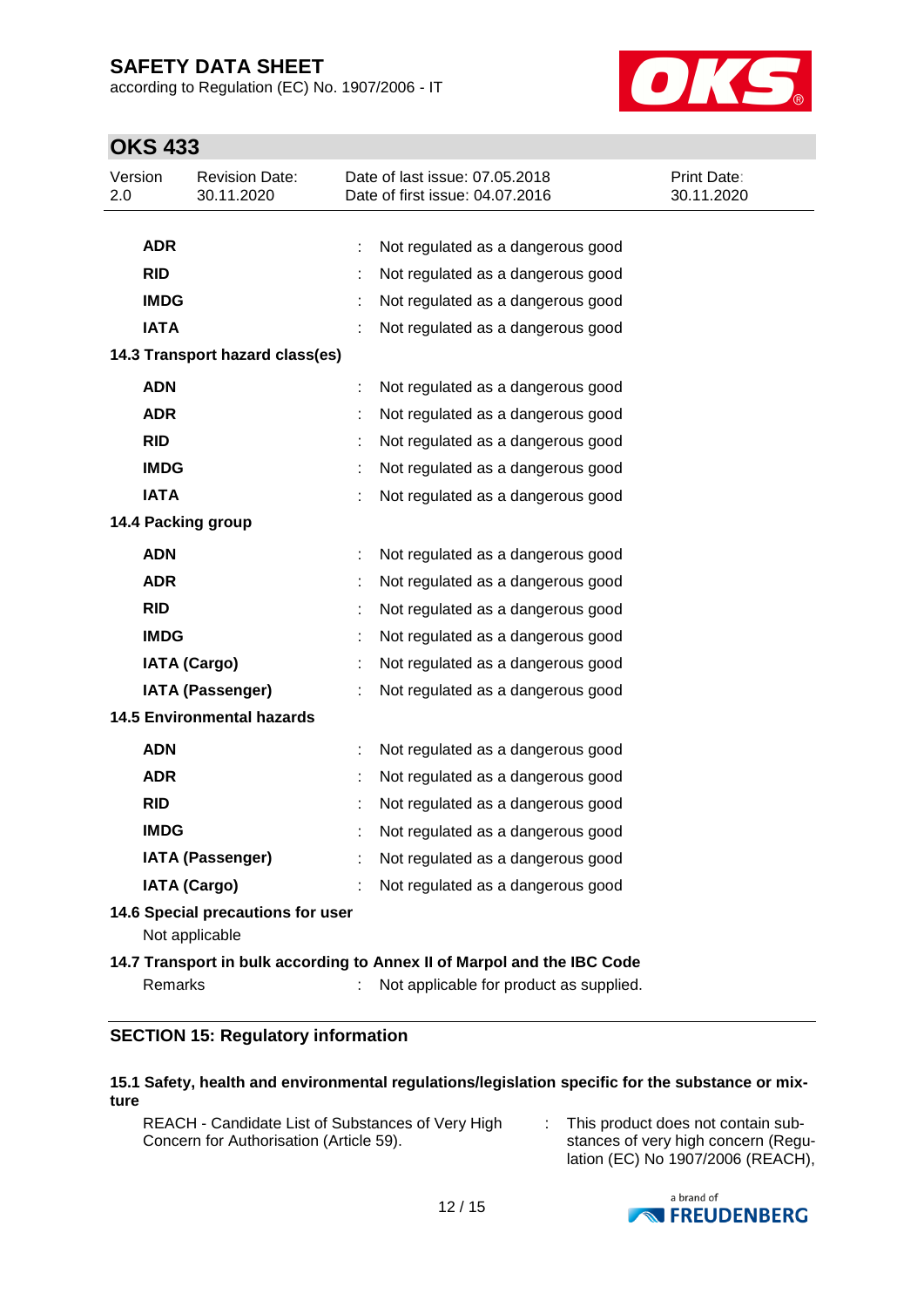according to Regulation (EC) No. 1907/2006 - IT



## **OKS 433**

| Version<br>2.0 |                                                                                                                                                                              | <b>Revision Date:</b><br>30.11.2020                                                                                                                  |                | Date of last issue: 07.05.2018<br>Date of first issue: 04.07.2016 |    | Print Date:<br>30.11.2020                                                                                         |  |
|----------------|------------------------------------------------------------------------------------------------------------------------------------------------------------------------------|------------------------------------------------------------------------------------------------------------------------------------------------------|----------------|-------------------------------------------------------------------|----|-------------------------------------------------------------------------------------------------------------------|--|
|                | (Annex XIV)                                                                                                                                                                  | REACH - List of substances subject to authorisation                                                                                                  |                |                                                                   | ÷  | Article 57).<br>Not applicable                                                                                    |  |
|                |                                                                                                                                                                              | Regulation (EC) No 1005/2009 on substances that de-<br>plete the ozone layer                                                                         | Not applicable |                                                                   |    |                                                                                                                   |  |
|                | tants (recast)                                                                                                                                                               | Regulation (EU) 2019/1021 on persistent organic pollu-                                                                                               | Not applicable |                                                                   |    |                                                                                                                   |  |
|                |                                                                                                                                                                              | Regulation (EC) No 649/2012 of the European Parlia-<br>of dangerous chemicals                                                                        |                | ment and the Council concerning the export and import             |    | Not applicable                                                                                                    |  |
|                |                                                                                                                                                                              | REACH - Restrictions on the manufacture, placing on<br>the market and use of certain dangerous substances,<br>preparations and articles (Annex XVII) |                |                                                                   | ÷. | Not applicable                                                                                                    |  |
|                | Seveso III: Directive 2012/18/EU of the European Parliament and of the Council on the control of<br>major-accident hazards involving dangerous substances.<br>Not applicable |                                                                                                                                                      |                |                                                                   |    |                                                                                                                   |  |
|                |                                                                                                                                                                              | Volatile organic compounds                                                                                                                           | ÷              | Not applicable                                                    |    | Directive 2010/75/EU of 24 November 2010 on industrial<br>emissions (integrated pollution prevention and control) |  |

#### **Other regulations:**

Legislative Decree April 9,2008, 81 (Implementation of Article 1 of the Law of 3 August 2007, n. 123, concerning the protection of health and safety in the workplace.) and subsequent amendments

Legislative Decree April 3, 2006, n.152, (Environmental standards) and subsequent amendments

Legislative Decree February 6, 2009, 21 (Regulations for the execution of the provisions laid down in Regulation (EC) no. 648/2004 on detergents)

#### **15.2 Chemical safety assessment**

This information is not available.

### **SECTION 16: Other information**

| <b>Full text of H-Statements</b> |                                                    |
|----------------------------------|----------------------------------------------------|
| H315                             | : Causes skin irritation.                          |
| H318                             | : Causes serious eye damage.                       |
| H411                             | : Toxic to aquatic life with long lasting effects. |

#### **Full text of other abbreviations**

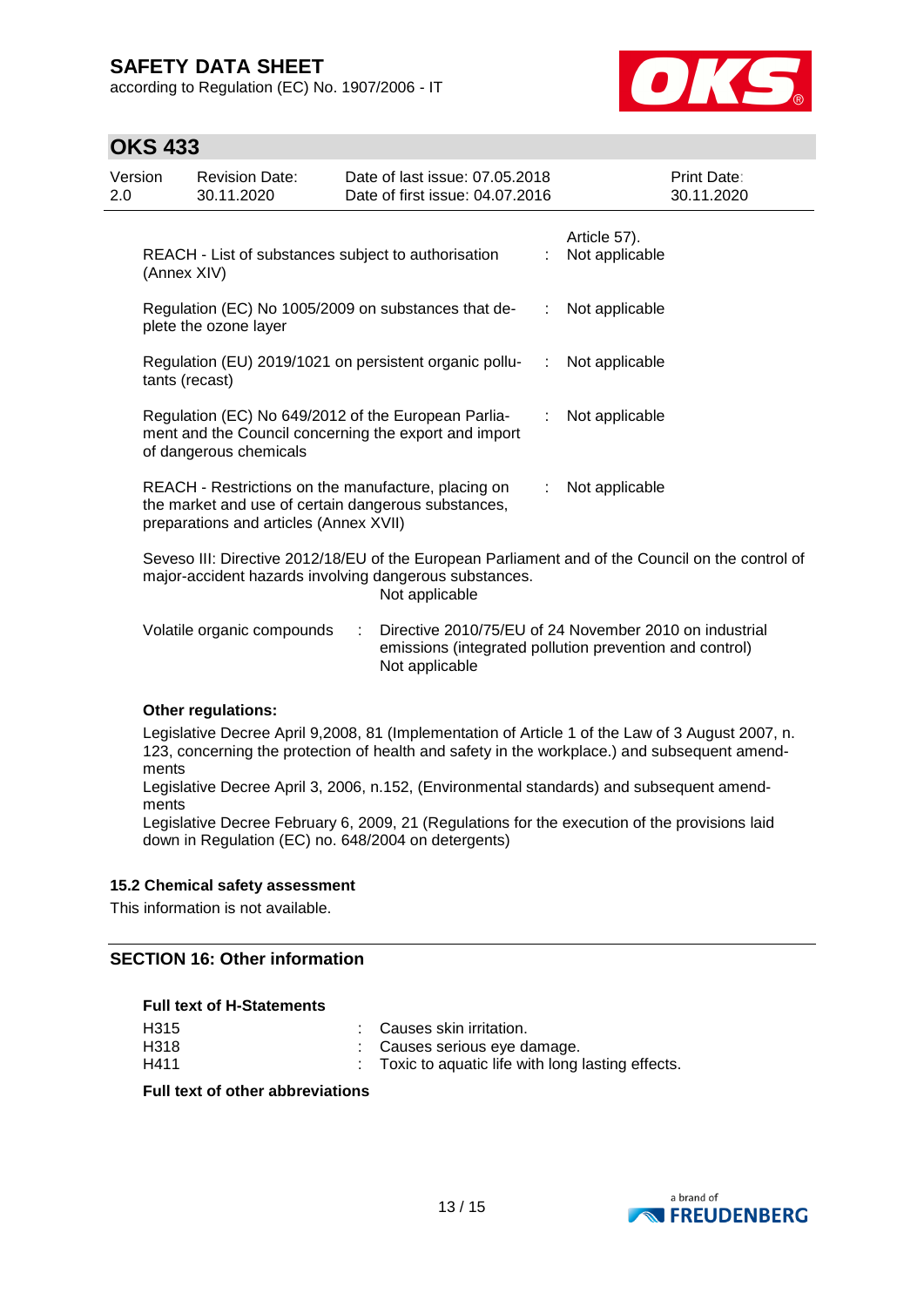according to Regulation (EC) No. 1907/2006 - IT



## **OKS 433**

| Version | Revision Date: | Date of last issue: 07.05.2018  | <b>Print Date:</b> |
|---------|----------------|---------------------------------|--------------------|
| 2.0     | 30.11.2020     | Date of first issue: 04.07.2016 | 30.11.2020         |

ADN - European Agreement concerning the International Carriage of Dangerous Goods by Inland Waterways; ADR - European Agreement concerning the International Carriage of Dangerous Goods by Road; AICS - Australian Inventory of Chemical Substances; ASTM - American Society for the Testing of Materials; bw - Body weight; CLP - Classification Labelling Packaging Regulation; Regulation (EC) No 1272/2008; CMR - Carcinogen, Mutagen or Reproductive Toxicant; DIN - Standard of the German Institute for Standardisation; DSL - Domestic Substances List (Canada); ECHA - European Chemicals Agency; EC-Number - European Community number; ECx - Concentration associated with x% response; ELx - Loading rate associated with x% response; EmS - Emergency Schedule; ENCS - Existing and New Chemical Substances (Japan); ErCx - Concentration associated with x% growth rate response; GHS - Globally Harmonized System; GLP - Good Laboratory Practice; IARC - International Agency for Research on Cancer; IATA - International Air Transport Association; IBC - International Code for the Construction and Equipment of Ships carrying Dangerous Chemicals in Bulk; IC50 - Half maximal inhibitory concentration; ICAO - International Civil Aviation Organization; IECSC - Inventory of Existing Chemical Substances in China; IMDG - International Maritime Dangerous Goods; IMO - International Maritime Organization; ISHL - Industrial Safety and Health Law (Japan); ISO - International Organisation for Standardization; KECI - Korea Existing Chemicals Inventory; LC50 - Lethal Concentration to 50 % of a test population; LD50 - Lethal Dose to 50% of a test population (Median Lethal Dose); MARPOL - International Convention for the Prevention of Pollution from Ships; n.o.s. - Not Otherwise Specified; NO(A)EC - No Observed (Adverse) Effect Concentration; NO(A)EL - No Observed (Adverse) Effect Level; NOELR - No Observable Effect Loading Rate; NZIoC - New Zealand Inventory of Chemicals; OECD - Organization for Economic Co-operation and Development; OPPTS - Office of Chemical Safety and Pollution Prevention; PBT - Persistent, Bioaccumulative and Toxic substance; PICCS - Philippines Inventory of Chemicals and Chemical Substances; (Q)SAR - (Quantitative) Structure Activity Relationship; REACH - Regulation (EC) No 1907/2006 of the European Parliament and of the Council concerning the Registration, Evaluation, Authorisation and Restriction of Chemicals; RID - Regulations concerning the International Carriage of Dangerous Goods by Rail; SADT - Self-Accelerating Decomposition Temperature; SDS - Safety Data Sheet; SVHC - Substance of Very High Concern; TCSI - Taiwan Chemical Substance Inventory; TRGS - Technical Rule for Hazardous Substances; TSCA - Toxic Substances Control Act (United States); UN - United Nations; vPvB - Very Persistent and Very Bioaccumulative

#### **Further information**

| <b>Classification of the mixture:</b> |             | <b>Classification procedure:</b> |  |  |
|---------------------------------------|-------------|----------------------------------|--|--|
| Eye Irrit. 2                          | <b>H319</b> | Calculation method               |  |  |

This safety data sheet applies only to products as originally packed and labelled. The information contained therein may not be reproduced or modified without our express written permission. Any forwarding of this document is only permitted to the extent required by law. Any further, in particular public, dissemination of the safety data sheet (e.g. as a document for download from the Internet) is not permitted without our express written consent. We provide our customers with amended safety data sheets as prescribed by law. The customer is responsible for passing on safety data sheets and any amendments contained therein to its own customers, employees and other users of the product. We provide no guarantee that safety data sheets received by users from third parties are up-to-date. All information and instructions in this safety data sheet have been compiled to the best of our knowledge and are based on the information available to us on the day of publication. The information provided is intended to describe the product in relation to the required safety measures; it is neither an assurance of characteristics nor a guarantee of the product's suitability for particular applications and does not justify any contractual legal relationship. The existence of a safety data sheet for a particular jurisdiction does not necessarily mean